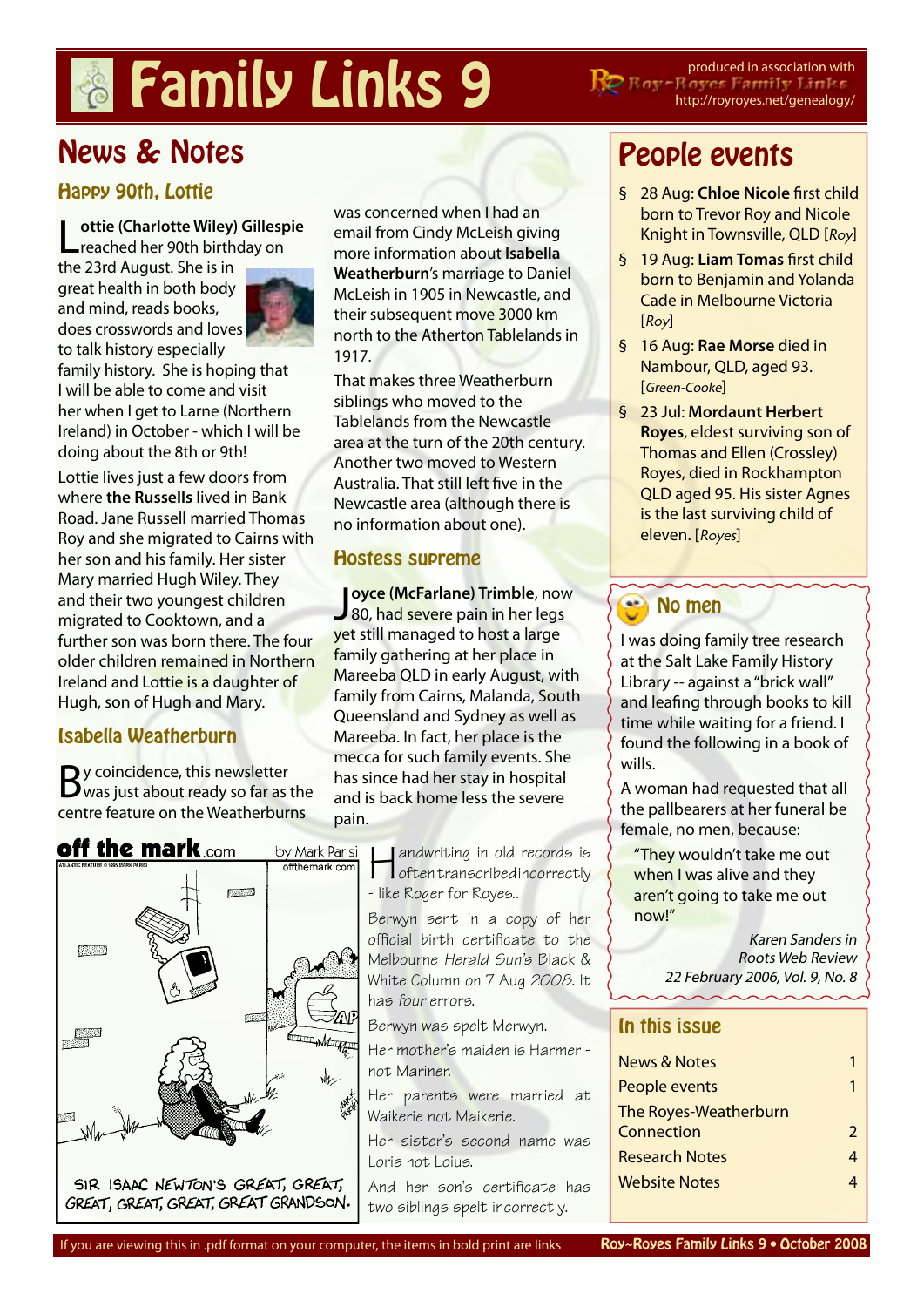## <span id="page-1-0"></span>The Royes-Weatherburn Connection

Glenda Pollard

My mother **[Ethel Ruth Royes](http://royroyes.net/genealogy/familygroup.php?familyID=F30&tree=rr_tree)** married **[John William Weatherburn](http://royroyes.net/genealogy/familygroup.php?familyID=F30&tree=rr_tree)**, in Mareeba on 1st November 1933. In the bridal party are, Eddy Ganley, Mary Weatherburn, Will and Ruth, Bert Royes, Joyce McFarlane and Edna Royes. This information I

received recently from Joyce Trimble nee McFarlane.

Will Weatherburn was the eldest son of the Royal Hotel Mareeba publicans, Joseph and Bertha. Ruth

had met him while working there in the dining room. They had come to Mareeba from Peeramon where they also had owned the Peeramon Hotel.

While they were living in Peeramon Joe, along with his brother in Law, Jesse Gardener, two friends and an aboriginal guide where the first

Dave Imry, Jesse Gardener, Joe Weatherburn, Charlie Civry and Mosie

white party to **cross over Mt Bartle Frere**. It took two attempts to even leave from Boonije, due to the weather being misty and inclement, then 3 days to get down

to Babinda, where they spent the night. The next day they caught the train to Cairns, and then went over to Green Island for a bit of a fishing holiday.

I have traced back the Weatherburn family to David or John c1590. This is not totally

> verified as yet, as a lot of my

information was gained from other branches of the family going to Scotland and looking for

ancestors 15 – 20 years ago. Two separate family tree books were printed, *The Gardeners*, (Bertha Weatherburn's Family) printed c1980 and *The Weatherburns* from Joe's family printed July 1997.

This is where I correlated the information I now have on my family tree. **I** have recently had more additions and information come from people on *Genes Reunited*. One source of information has spent a lot of time visiting Berwick area to gain more information as not a lot is yet recorded on the net. This was largely because Berwick is on the border of Scotland and England, and over the years it has been English or Scottish, and while Scottish, it has not been part of the census information gained.

The Weatherburns, Wedderburns, Weatherbournes – a number of different spellings - seem to have



mainly come from around Berwick area. John Weatherburn, 1679 and his siblings where born in Alnwick Northumberland, Henry c1745, born in Chatton, Christopher, 1807 was born in Loanend Norham and his children where born at Hutton or Horncliffe. Their third and youngest son migrated to Australia, they were living in Dipton, County Durham before they left. They were Primitive Methodists and could read and write well. John was listed as a stonemason on the shipping manifest. They departed from England 25th July 1878, with their 2 small children, Elizabeth, 2, and Christopher an infant.

They settled in Adamstown, NSW, where a further 8 children were born. A Mr J Weatherburn was a Minister in Adamstown, 1908-1910, and I have recently found that Joe Weatherburn sold a couple of blocks of land to the Methodist Church in Mareeba, in December 1939 for One Hundred Pounds. Later on Will and Ruth Weatherburn lived just 2 doors up from the Ministers house, (finished 1941) which was beside the New Church on the corner (finished 1960), and around the corner Old Church (finished 1957), which is now

#### **Some Weatherburn web links:**

[The Wedderburn Pages](http://pagesperso-orange.fr/euroleader/wedderburn/) - http://pagesperso-orange.fr/euroleader/wedderburn/ Meaning of the [Wedderburn surname](http://www.ancestry.com/facts/wedderburn-name-meaning.ashx): http://www.ancestry.com/facts/wedderburn-name-meaning.ashx Search result for ["Weatherburn" at Genes Reunited](http://www.genesreunited.co.uk/search.asp?relation_forename=&relation_surname=weatherburn&qsearch=1)  - http://www.genesreunited.co.uk/search.asp?relation\_forename=&relation\_surname=weatherburn&qsearch=1

**On Roy~Royes Family Links:**

[Weatherburn-Royes family](http://royroyes.net/genealogy/familygroup.php?familyID=F32&tree=rr_tree) - http://royroyes.net/genealogy/familygroup.php?familyID=F32&tree=rr\_tree [Christopher Weatherburn,](http://royroyes.net/genealogy/getperson.php?personID=I1288&tree=rr_tree) emigrant to Australia

 - http://royroyes.net/genealogy/getperson.php?personID=I1288&tree=rr\_tree [The Antecedents of the Weatherburns](http://royroyes.net/genealogy/showmedia.php?mediaID=885&medialinkID=1245) - http://royroyes.net/genealogy/showmedia.php?mediaID=885&medialinkID=1245 [Romance of Bartle Frere](http://royroyes.net/genealogy/showmedia.php?mediaID=886) - http://royroyes.net/genealogy/showmedia.php?mediaID=886

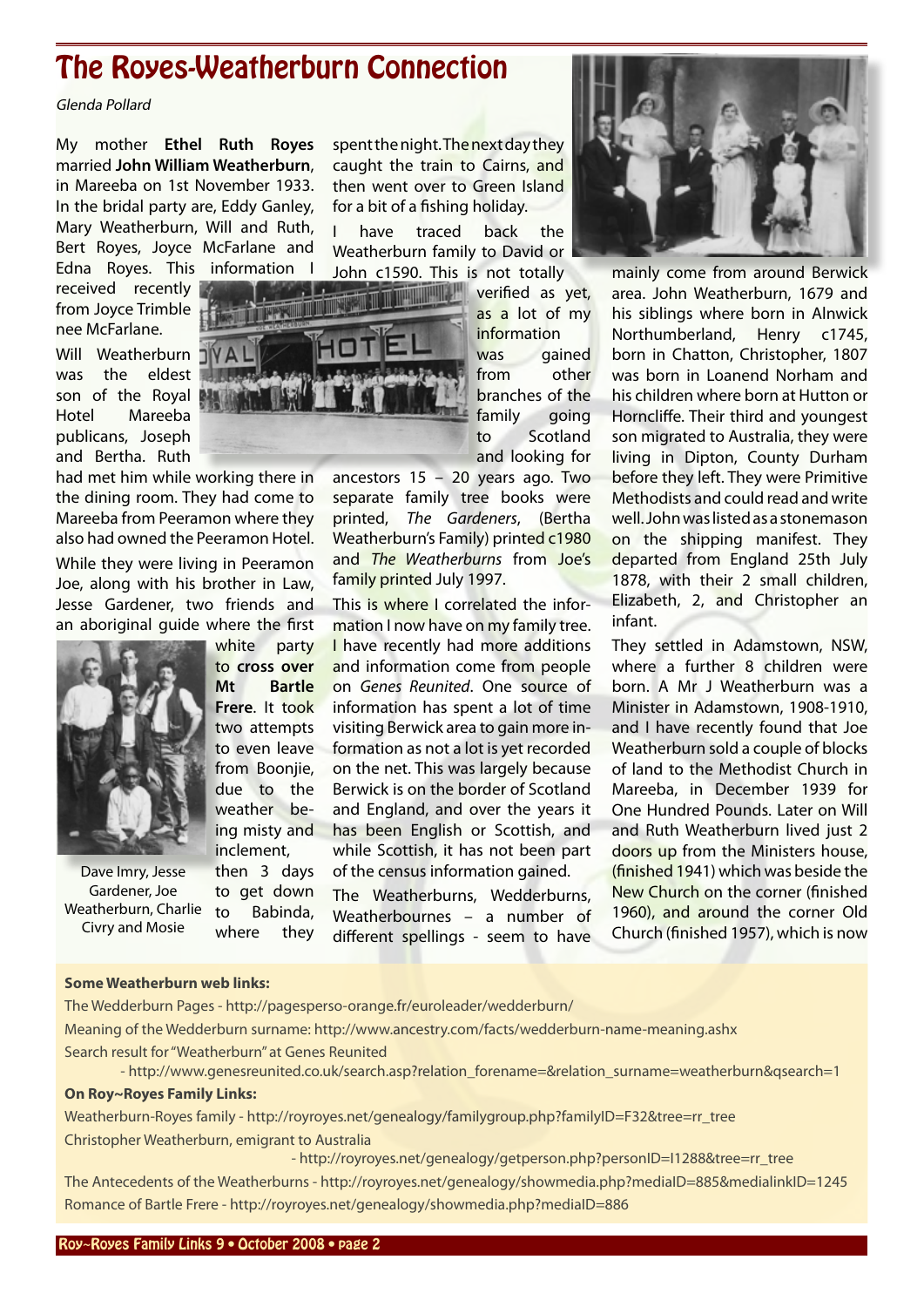the Church Hall. In the past generations in Scotland, there were Blacksmiths, Salmon Fishermen, publicans, stonemasons, Railway engineers and many other occupations. Some of the family has been able to be traced because they were Freeman of Berwick. This title is handed down father to son, when he turns 21. In July of each year, Freeman used to ride the Bounds of the Borough to reaffirm their title. A vast number of buildings in Berwick, were owned by Weatherburns, but an Old Aunt Mary was quoted as saying "they owned the buildings but drank the profits and lost **Christopher Weatherburn** the lot." Even checking out (1807 - 1889) the Wedderburn Castle Margaret Geggle on line, it states that it was lost by its owner and sold out of the family. This apparently came down the generations, as Joe Weatherburn the Hotel Licensee, was known to have a few drinks, and go and sit under the trees that used to be in the middle of the main street of Mareeba. My sister Fay was often sent to bring him home for a meal. But he did not lose any of his property as the old ones did.

As all of you would know, this is an ongoing project, with new additions and either confirmation of some facts, or proving a person has no connection to this branch of the family.